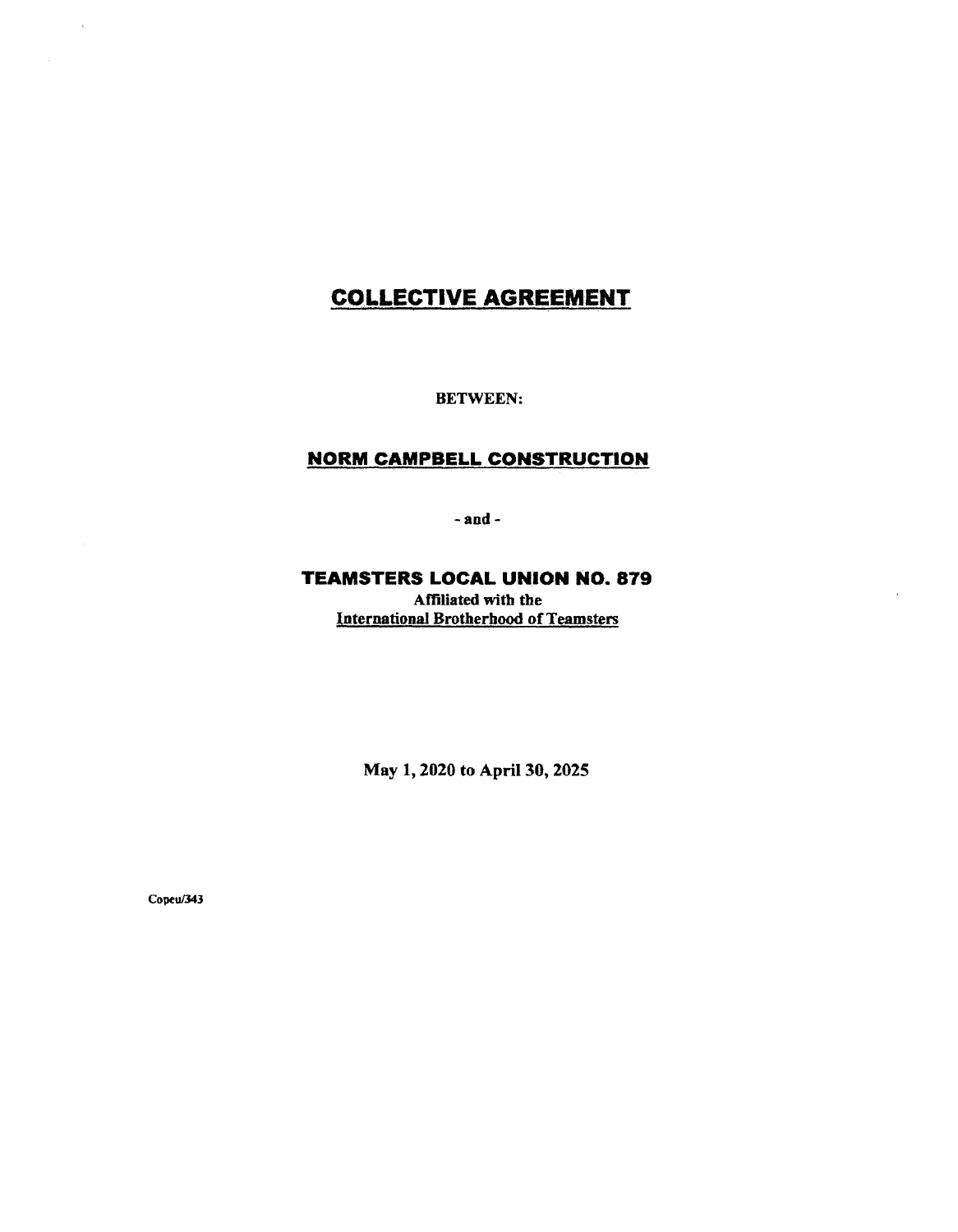## COLLECTIVE **AGREEMENT**

BETWEEN:

## **NORM CAMPBELL CONSTRUCTION**

 $-$ and  $-$ 

## **TEAMSTERS LOCAL UNION NO. 879**  Affiliated with the lntemational Brotherhood of Team§ters

#### **ARTICLE 1** - **INTENT AND PURPOSE**

1.01 The Employer and the Union each represents that the purpose and the intent of this Agreement is to promote co-operation and harmony, to recognize mutual interests, to provide a channel through which information and problems may be transmitted from one to the other, to formulate rules to govern the relationship between the Union and the Employer, to promote efficiency and service and to set forth herein the basic agreement covering rates of pay, hours of work, dispute procedure and conditions of employment.

#### **ARTICLE 2** - **UNION RECOGNITION**

2.01 The Employer recognizes the Union as the collective bargaining agent for all its truck drivers engaged in construction projects within the Province of Ontario, save and except non-working foremen and persons above the rank of non-working foreman.

#### **ARTICLE 3** - **HIRING**

- 3.01 The Employer agrees to employ as Teamsters only members of the Union supplied by the Union on request by the Employer. However if the Union is unable to supply the employees requested within three (3) working days, then the Employer may hire such employees from any available source. The Employer agrees that these employees must become members of the Union within fifteen (15) calendar days of hiring.
- 3 .02 Employees will have twelve ( 12) month recall rights from time of lay-off.

#### **ARTICLE 4** - **DUES**

4.0 I Each *employee, Owner Operator/Broker* will sign a Union dues authorization form and submit same to the Employer authorizing such deduction.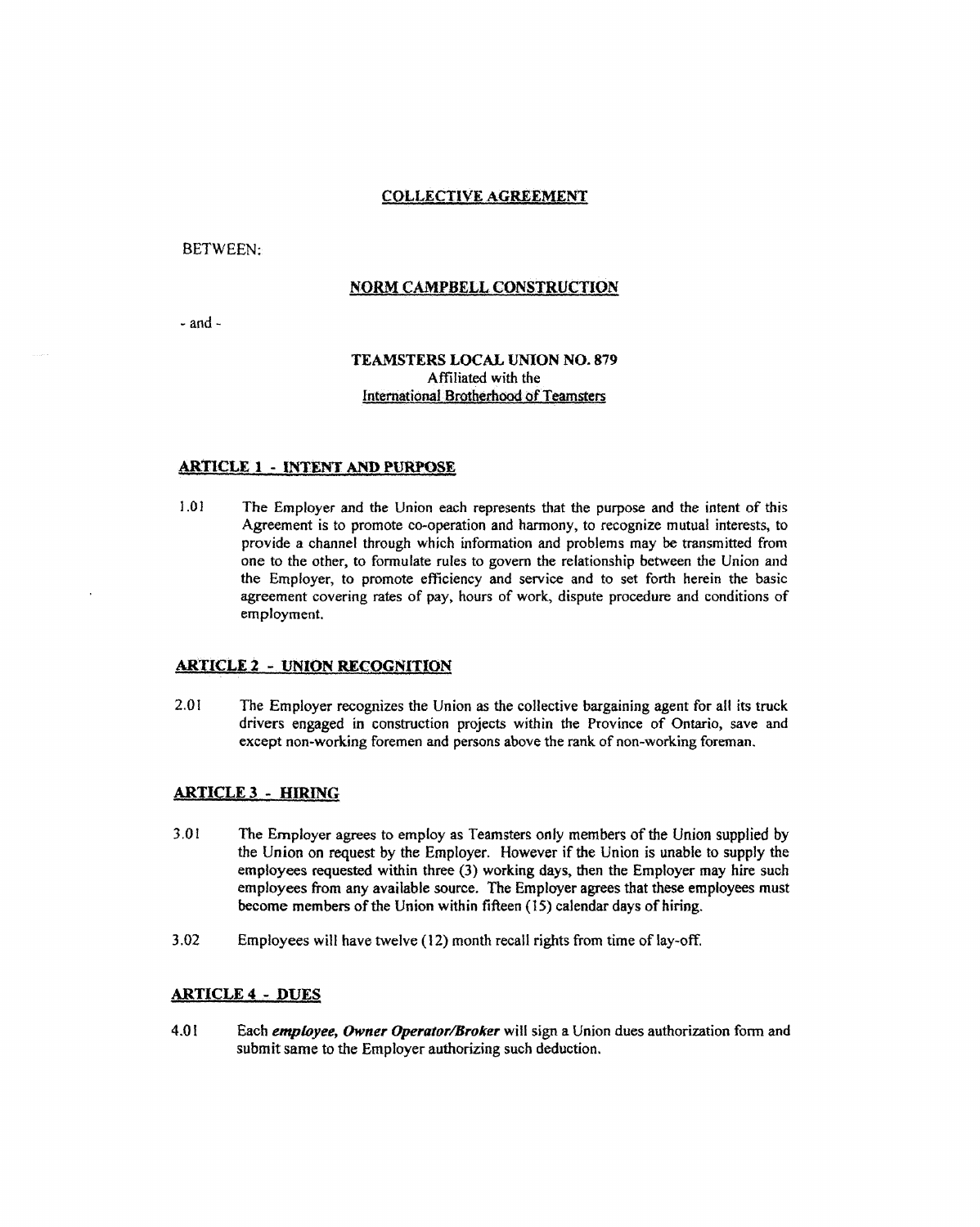- 4.02 New employees shall make application for membership in the Union at the time of hiring and shall remain members of the Union in good standing as a condition of employment upon completion of their probationary period. A member in good standing shall be defined, for the purpose of this Agreement, to be an employee who falls under the terms of this Agreement and whose Union dues and initiation fees are not in arrears.
- 4.03 All employees hired shall, as a condition of continued employment, authorize the Company to deduct an amount equal to the Local Union's Initiation fees.
- 4.04 The Company shall deduct weekly Union dues *{bi-weekly at twice the weekly dues, if applicable)* from each *employee's* pay under the formula as prescribed by the Local Union, and shall remit such monies to the Local Union in the amounts so deducted under this provision no later than the fifteenth  $(15<sup>th</sup>)$  of the succeeding month, listing the employees from whose pay such deductions have been made and also the names of any employees covered by this Agreement who have left the bargaining unit since the last payment. *In no case will the monthly remittance per employee be less than four times the weekly dues.* During the term of this Agreement such deduction During the term of this Agreement such deduction authorization shall be irrevocable.

An employee off work, for any reason, shall have Union dues deducted in double upon his/her return to work until the employee's dues are paid up-to-date, so that at the end of the year the employee has paid Union dues for 52 weeks *(or the equivalent of his/her weeks of employment with the Company).* 

- 4.05 Brokers / Owner Operators will pay an initiation fee and flat rate monthly dues as instructed by the Local Union.
- 4.06 The Union will notify the Company in writing of any arrears in dues caused for any reason or any arrears in initiation or re-initiation fees and the Company will immediately commence deductions in amounts prescribed by the Local Union in such written notice and forward such monies to the Local Union along with the Union dues as provided for above.
- 4.07 The Company shall show the yearly Union dues deductions on employees' T4 slips.
- 4.08 All remittances to the Union to include names and social insurance numbers of employees from whom such monies were deducted.

## **ARTICLE 5** - **MANAGEMENT RIGHTS**

- 5.01 The Union agrees that it is the exclusive function of the Employer:
	- a) to conduct its business in all respects in accordance with its commitments and responsibilities, and without restricting the generality of the foregoing, to manage the jobs, to locate operations, to determine the number of men required at any or all operations, to determine the kinds and locations of equipment to be used and the schedules of production, to judge the qualifications of the employees and to maintain

2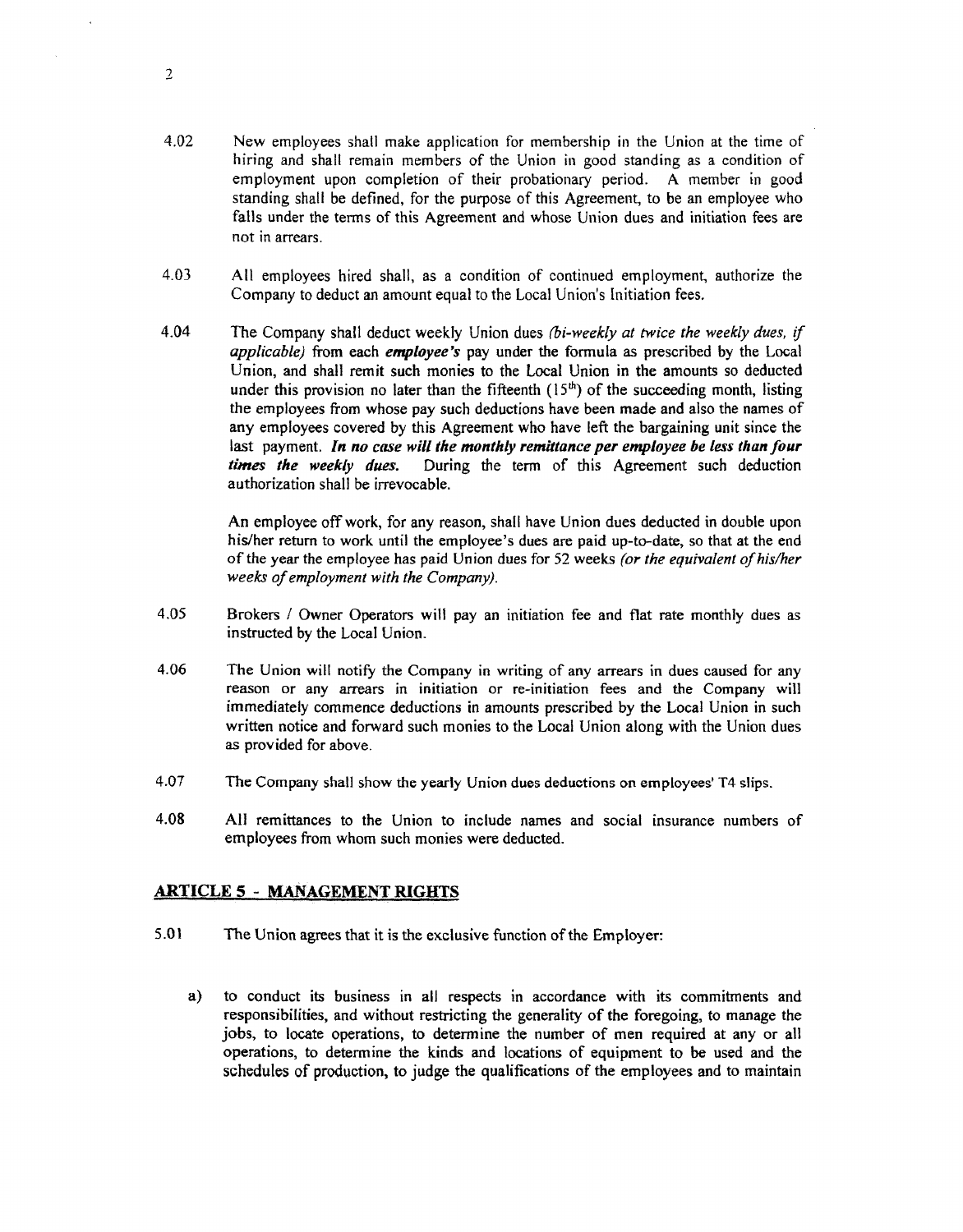order, discipline and efficiency.

- b) to hire, discharge, classify, transfer, promote, lay-off, suspend or otherwise discipline any employee for just cause, provided these functions shall not be exercised in a manner inconsistent with the express provisions of this Agreement and are subject to the provisions of the Grievance Procedure.
- 5.02 Brokers and/or hired truck operators or owners shall as a condition of employment become members of the Union on the date of hire. They shall pay Initiation Fees and monthly Union dues in the amount specified by the Secretary-Treasurer of the Union. The Broker and/or hired truck operator or owner shall not be covered for any benefits covered in this Collective Agreement except where the Broker, hired truck operator or owner is paid separately for the hours worked and is placed on the Company payroll as an employee and is paid on a separate cheque for the hire of his equipment.

## **ARTICLE 6 - STEWARDS**

- 6.01 The Employer agrees that the Union shall have the right to appoint or elect a Steward and an Alternate Steward who may substitute when the regular Steward is not available. The Union shall advise the Employer in writing of the appointment or election of this Steward and the Alternate and will likewise advise when changes occur.
- 6.02 It is understood that a Steward's duties shall in no way conflict with his duties to the Employer and that he shall be held responsible for the same quantity and quality of **work** as other employees.
- 6.03 The Employer agrees to retain the Steward until the end of the job, provided there is **work** available for which he is qualified; otherwise, the Business Representative of the Union will be notified in time to appoint a successor. The Steward is to be the last man laid off and the first to be recalled, provided he meets the requirements and is fully qualified.
- 6.04 The Employer agrees to notify the Union in writing within two (2) working days from the date a Steward is suspended or discharged.
- 6.05 The Employer agrees that should the Steward be involved in settling grievances during working hours, he shall be paid for the time involved.

## **ARTICLE7** - **GRIEVANCEPROCEDURE**

7.01 Any differences, disputes or complaints arising over the interpretation, administration or application of this Agreement shall be submitted in writing in triplicate on forms supplied by the Union and signed by the employee. The written record of the grievance shall state the section or sections of the Agreement which it is alleged have been violated. There shall be an earnest effort on the part of both parties to settle such grievances promptly through the following steps:

**STEP NO. 1** - By a conference between the aggrieved employee and his immediate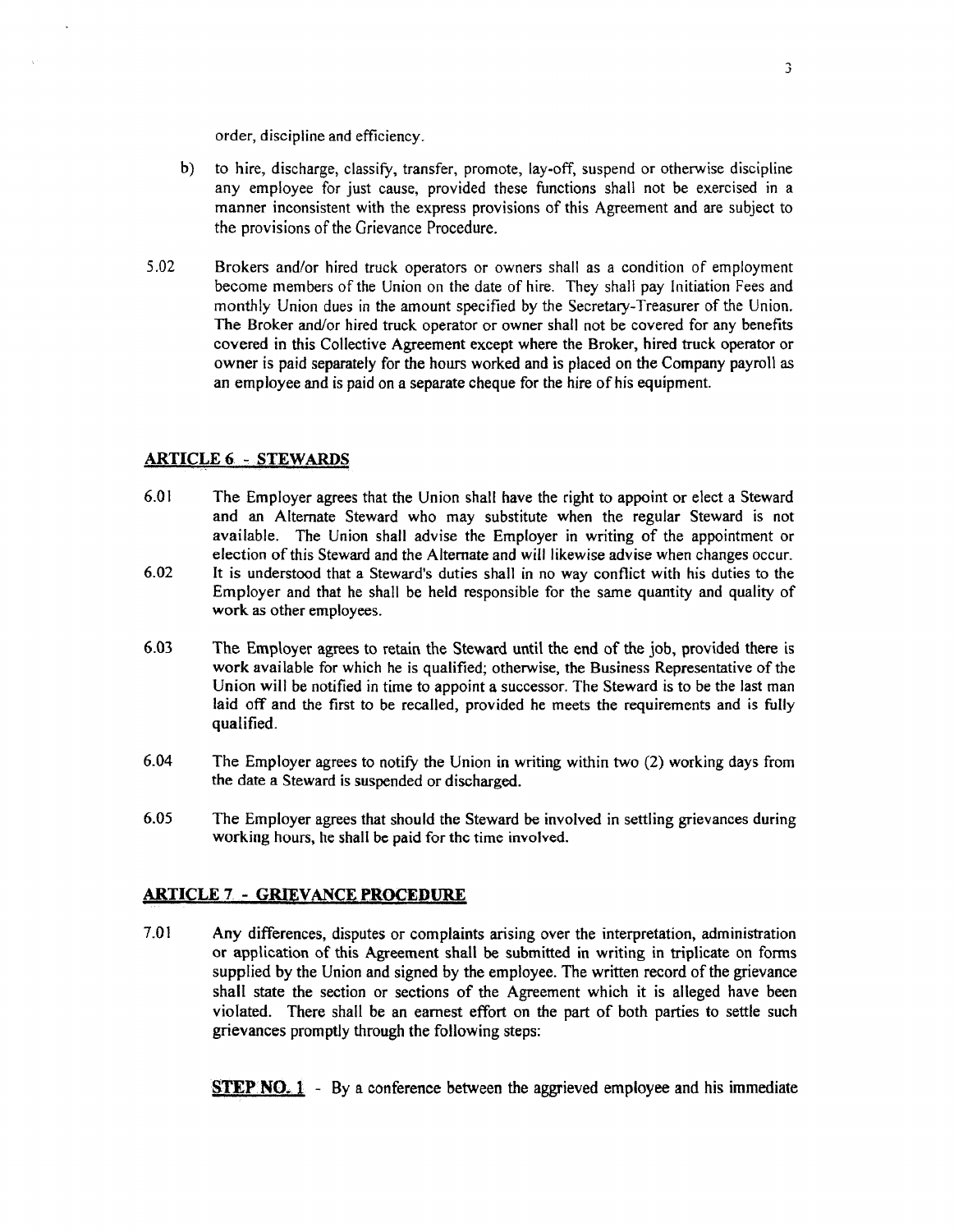superior, the employee may be accompanied by his Steward and the employees immediate superior shall give his decision within two (2) full working days.

Failing settlement, then:

4

**STEP NO. 2** - Within ten (10) full working days following the decision in Step No. 1, an official or officials of the Union shall meet with the representatives of the Employer at which time the written record of the grievance shall be presented. The decision shall be given in writing within five (5) full working days following this meeting.

- 7.02 Failing settlement under Step No. 2 of any difference between the alleged violation of this Agreement, including any question as to whether a matter is arbitrable, the parties agree to utilize the services of a Labour Relations Consultant (formerly referred to as a G.S.O.).
- 7.03 Failing settlement in the above-cited procedures the matter will be referred to arbitration.
- 7.04 No complaint or grievance may be submitted or considered under the grievance procedure unless it has been presented within five (5) working days from the time of the occurrence of the incident giving rise to the grievance.
- 7.05 Any complaint or grievance concerning or affecting a group of employees shall be originated under Step No. 2.
- 7 .06 Any complaint or grievance arising directly between the Employer and the Union shall be originated under Step No. 2.
- 7 .07 A claim by an employee that he has been unjustly discharged, suspended or laid off shall be treated as a grievance and may be taken up under Step No. 2 of the Grievance Procedure provided a written statement of such grievance is lodged with the Employer within five (S) working days after the discharge, suspension or lay-off is effected. Such special grievance may be settled under the Grievance Procedure by:
	- (a) confirming the Employer's action in dismissing. suspending or laying-off the employee;
	- (b) reinstating the employee with full compensation for time lost; or
	- ( c) by any other arrangement which may be deemed just and equitable.

#### **ARTICLES~ ARBITRATION**

- 8.01 When either party requests that a dispute be submitted to arbitration as hereinbefore provided, it shall notify the other party in writing.
- 8.02 Arbitration proceedings will be initiated within ten (10) working days following completion of the meeting with the Labour Relations Consultant. A sole arbitrator will be utilized and must be mutually agreed upon by the Employer and the Union within ten (10) working days. Should the parties fail to agree on the sole arbitrator, a request for selection of an Arbitrator will be made to the Ontario Ministry of Labour.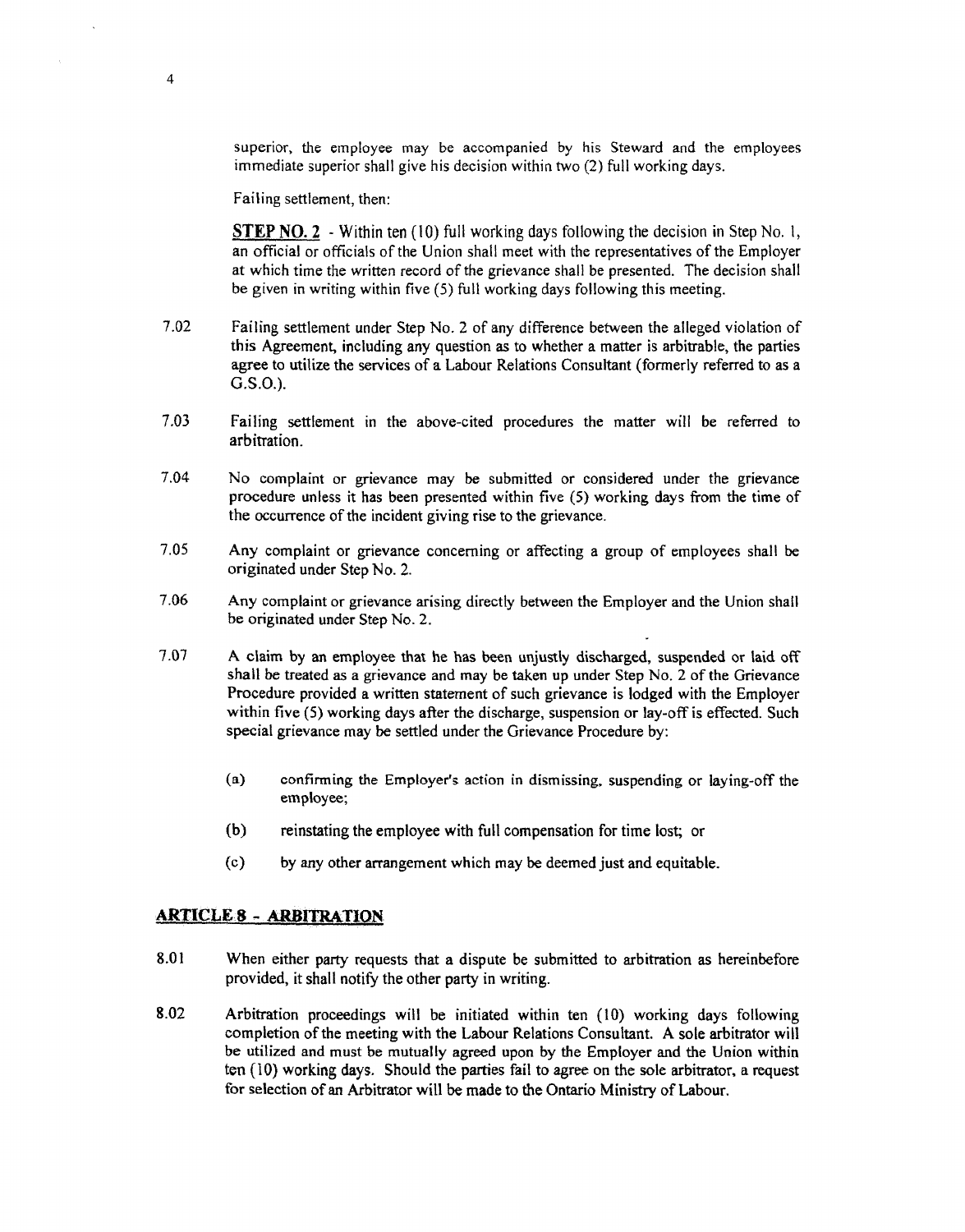- 8.03 No person may be appointed as an arbitrator who has been involved in an attempt to negotiate or settle the grievance.
- 8.03 No matter may be submitted to arbitration which has not been properly carried through the proper steps of the Grievance Procedure.
- 8.04 The Arbitrator shall not be authorized to make any decision inconsistent with the provisions of this Agreement, nor to alter, modify, or amend any part of this Agreement. The Arbitrator, however, shall have the power to vary or set aside any penalty or discipline imposed relating to the grievance then before the Arbitrator.
- 8.05 Arbitration proceedings will be expedited by the parties hereto, and the decision of the Arbitrator will be final and binding upon the parties hereto and the employee concerned.
- 8.06 Each of the parties hereto will jointly bear the expenses of the Labour Relations Consultant and the Arbitrator.

#### **ARTICLE 9** - **NO STRIKE, NO LOCKOUT**

9.01 There shall be no strikes or lockouts during the term of this Agreement. It shall not be a violation of this Agreement for employees to refuse to cross a legal picket line as sanctioned by the local Building Trades Council governing the area.

#### **ARTICLE 10** - **HOURS OF WORK**

- 10.01 The regular hours of work for employees covered by this Agreement shall consist of not more than fifty (50) hours per week, Monday to Friday inclusive and shall be paid for at the regular rate of pay. All hours worked in excess of fifty (50) hours per week and on Saturday shall be paid for at the rate of one and one-half times the regular hourly rate.
- 10.02 Snow removal shall be paid to employees at the regular rate of pay in accordance with the applicable schedule as outlined in Article 18 of this Agreement.
- 10.03 All work performed on Sundays and Statutory Holidays shall be paid for at double the employee's regular rate of pay.
- I 0.04 The Employer agrees to assign overtime as impartially as possible, subject to ability to perform the work required.
- 10.05 Shift work shall be worked when requested by the Employer. It is agreed and understood that shift work shall comprise at least two (2) separate working shifts in any one twenty-four (24) hour period.

## **ARTICLE 11** - **PAID HOLIDAYS AND VACATION**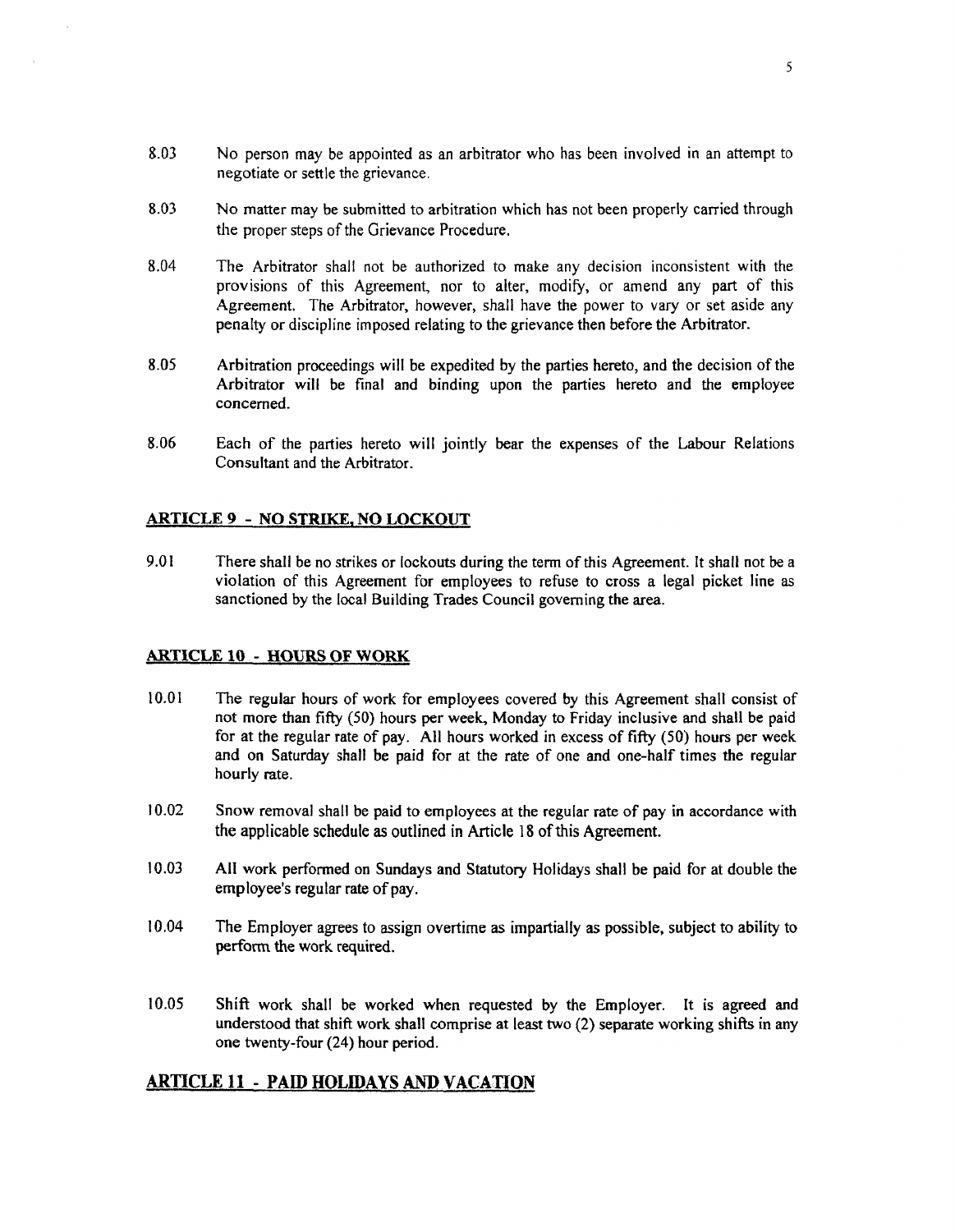l 1.0 I For the purpose of this Agreement, the following days are designated as holidays:

| New Year's Day | Labour Day       |  |  |
|----------------|------------------|--|--|
| Good Friday    | Thanksgiving Day |  |  |
| Victoria Day   | Christmas Day    |  |  |
| Canada Day     | Boxing Day       |  |  |
| Civic Holiday  | Family Day       |  |  |

- I 1.02 Combined vacation and holiday pay will be paid at the rate of ten percent (10%) of total wages earned including overtime and shift differential.
- 11.03 The Employer agrees that combined vacation and holiday pay will be added to each employee's weekly pay cheque. This procedure will be implemented the first full pay period following June 30th.
- 11.04 For the purpose of clarification the ten percent (10%) includes four percent (4%) for paid holidays and six percent (6%) vacation pay.

#### **ARTICLE 12** - **LEAVE OF ABSENCE**

12.01 Officers of the Union shall be granted leave of absence when required for Union business, providing that reasonable notice is given to the Employer.

#### **ARTICLE 13** - **RATES OF PAY**

| 13.01 | <b>CLASSIFICATION</b>               | May 1<br>2020 | May 1<br>2021 | May 1<br>2022 | May 1<br>2023 | May 1<br>2024 | May 1<br>2025 |
|-------|-------------------------------------|---------------|---------------|---------------|---------------|---------------|---------------|
|       | Dump Truck Operator                 | \$23.50       | \$24.00       | \$24.50       | \$25.00       | \$25.50       | \$26.00       |
|       | Fuel & Water<br>Truck               | \$23.50       | \$24.00       | \$24.50       | \$25.00       | \$25.50       | \$26.00       |
|       | Float & Tractor Trailer<br>Operator | \$25.00       | \$25.50       | \$26.00       | \$26.50       | \$27.00       | \$27.50       |

Vacuum Truck Operator - as per Letter of Understanding *which will form part and parcel of this Collective Agreement.* 

- 13.02 **ONTARIO HYDRO PROJECTS** - The Employer agrees when working on Hydro projects to pick up the hours of work and rates of pay as established in the E.P .S.C.A. Agreement with Teamsters Local 879.
- 13.03 I.C.I. **PROJECTS** - The Employer agrees when working on LC.I. projects to pick up the hours of work and rates of pay as established in the LC.I. Agreement with Teamsters Local 879.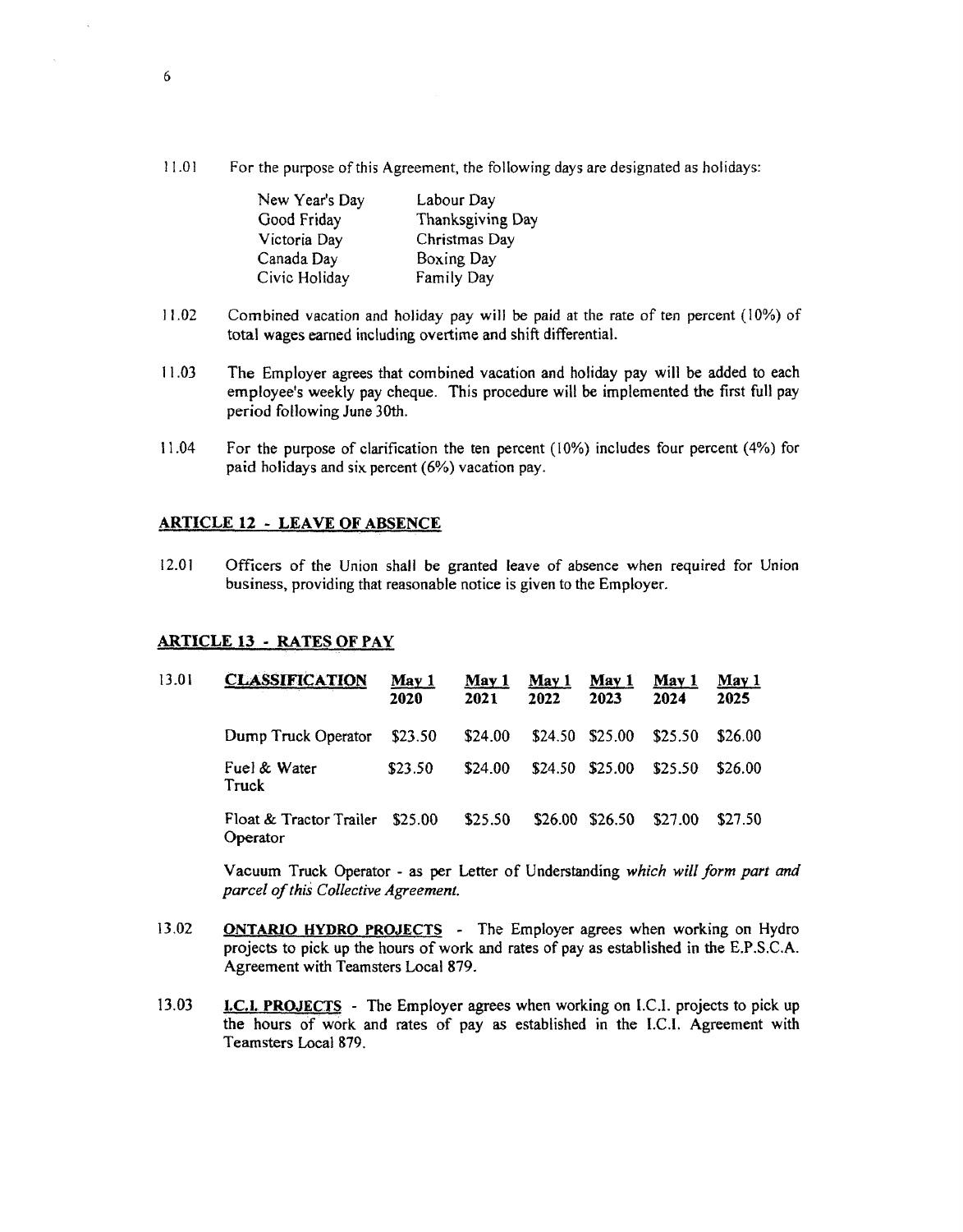#### **ARTICLE 14** - **ADMISSION TO COMPANY PROPERTY**

14.01 The Employer agrees not to refuse permission to any representative of the Local Union upon request to enter the Employers premises in the administration of this Agreement. Such representative shall not, however, interfere with the progress of the work or operations.

#### **ARTICLE 15** - **EMPLOYEE'S RESPONSIBILITY**

- 15.01 It shall be the employee's responsibility to advise the Employer of his address and telephone number and any changes which may occur.
- 15.02 An employee who is off work because of sickness or accident for an extended period of time shall report by 2:00 p.m. of the day before returning to work his intention to be at work the next day.

#### **ARTICLE 16** - **WELFARE AND PENSION**

- 16.01 The Employer agrees to pay one hundred percent (100%) of the cost of O.H.l.P. premiums for each qualified employee, as per the E.P.S.C.A. Agreement.
- 16.02 Effective May 1st, 2010 the Employer agrees to pay the following for each qualified employee to the Ontario Teamsters Health & Welfare Plan, as per the E.P.S.C.A. Agreement and *any subsequent increases negotiated thereto.*

| May 1/20   May 1/21   May 1/22   May 1/23   May 1/24   May 1/25 |  |  |  |
|-----------------------------------------------------------------|--|--|--|
|                                                                 |  |  |  |

16.03 Pension shall be paid as per the EPSCA Agreement to the Teamsters Canadian Pension Plan Construction Division. Effective May 1<sup>st</sup>, 2010, and *any subsequent increases negotiated thereto.* 

| May 1/20 May 1/21 May 1/22 May 1/23 May 1/24 May 1/25                             |  |  |  |
|-----------------------------------------------------------------------------------|--|--|--|
| \$5.32/hour   \$5.32/hour   \$5.32/hour   \$5.32/hour   \$5.32/hour   \$5.32/hour |  |  |  |

16.04 New employees starting to work for the Employer shall have their premiums paid for 0.H.I.P. and Health & Welfare by the fifteenth (15th) day of the month following their date of hire.

#### **ARTICLE 17** .- **REPORTING ALLOWANCE**

17.01 Four (4) hours pay shall be allowed by the Employer when an employee covered by this Agreement reports for work at the Employer's job-site and no work is available due to reasons other than inclement weather, provided however the employee remains on the job during the four (4) hours unless otherwise advised by his foreman. If his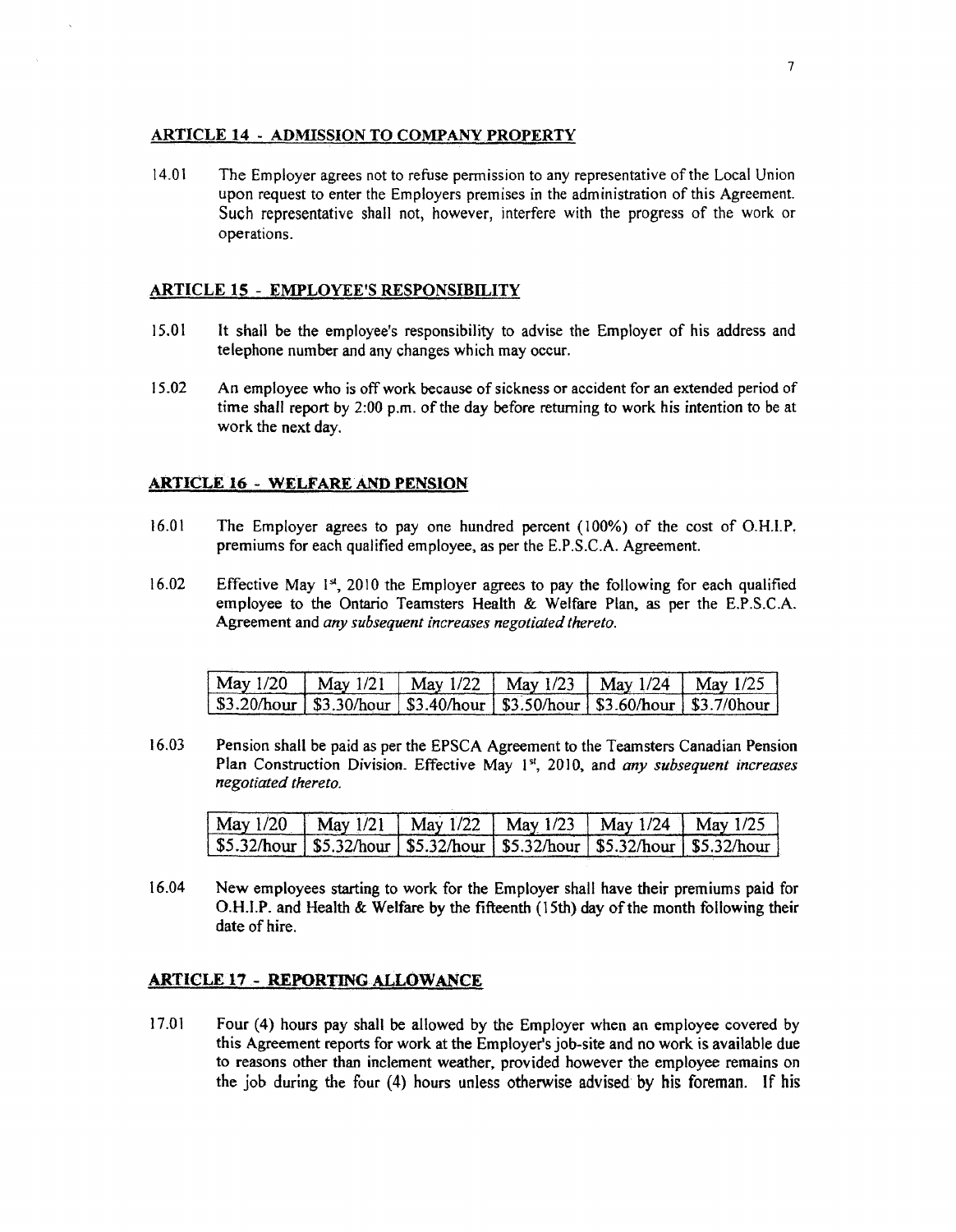regular work is not available, he may be assigned to other duties that come within the jurisdiction of the Union. The provisions of this Article do not apply where the employee has been notified not to come to work.

- 17.02 Two (2) hours pay shall be allowed by the Employer when an employee covered by this Agreement reports for work at the Employer's shop or job-site but work is not available due to inclement weather, provided the employee remains on the job for two (2) hours unless instructed by his Foreman to leave the job-site.
- 17.03 The foregoing subsections 17.01 and 17.02 do not apply to independent haulers operating their own equipment.

#### **ARTICLE 18 . TRAVELLING EXPENSES**

- 18.01 When employees covered by this Agreement are required to travel to and from a worksite which is in excess of 24 kilometres from the employee's home based yard, suitable transportation, if necessary, shall be provided by the Employer.
- 18.02 (a) If employees are required to use their own vehicle for transportation to any jobsite up to 125 kilometres from the 24 kilometres set out in 18.0 l above, mileage will be paid at the rate of fifteen (15) cents per kilometres to and from the site and the 24 kilometres limit noted above.
	- (b) If an employee using his own transportation is required to travel over 125 kilometres to any job-site in excess of the limit set in 18.01 above, where the Employer does not supply room and board, the Employer will pay room and board allowance.
	- (c) Where employees are required to work beyond three hundred and twenty (320) kilometres from the Employer's home based yard, the Employer shall pay a room and board allowance.
- I 8.03 Where the operations of the Employer require the employees to transfer from job to job and from place to place, then provided the employee remains with the Employer for the duration of the job, the Employer agrees to pay the cost of transportation between the two points and reimburse for meals and accommodation en route.

#### **ARTICLE 19 - JURISDICTIONAL DISPUTES**

- 19.01 Both parties agree there shal! be no work stoppage resulting from jurisdictional disputes.
- 19.02 lf a jurisdictional dispute arises, the Union shall submit such dispute to the Local Unions Business Representatives of the crafts involved for settlement.
- 19 .03 If no settlement is reached within forty-eight ( 48) hours it will be referred to the International Unions involved for settlement.
- 19 .04 If no settlement is reached on this level within ten ( 10) days it will be referred to the

8